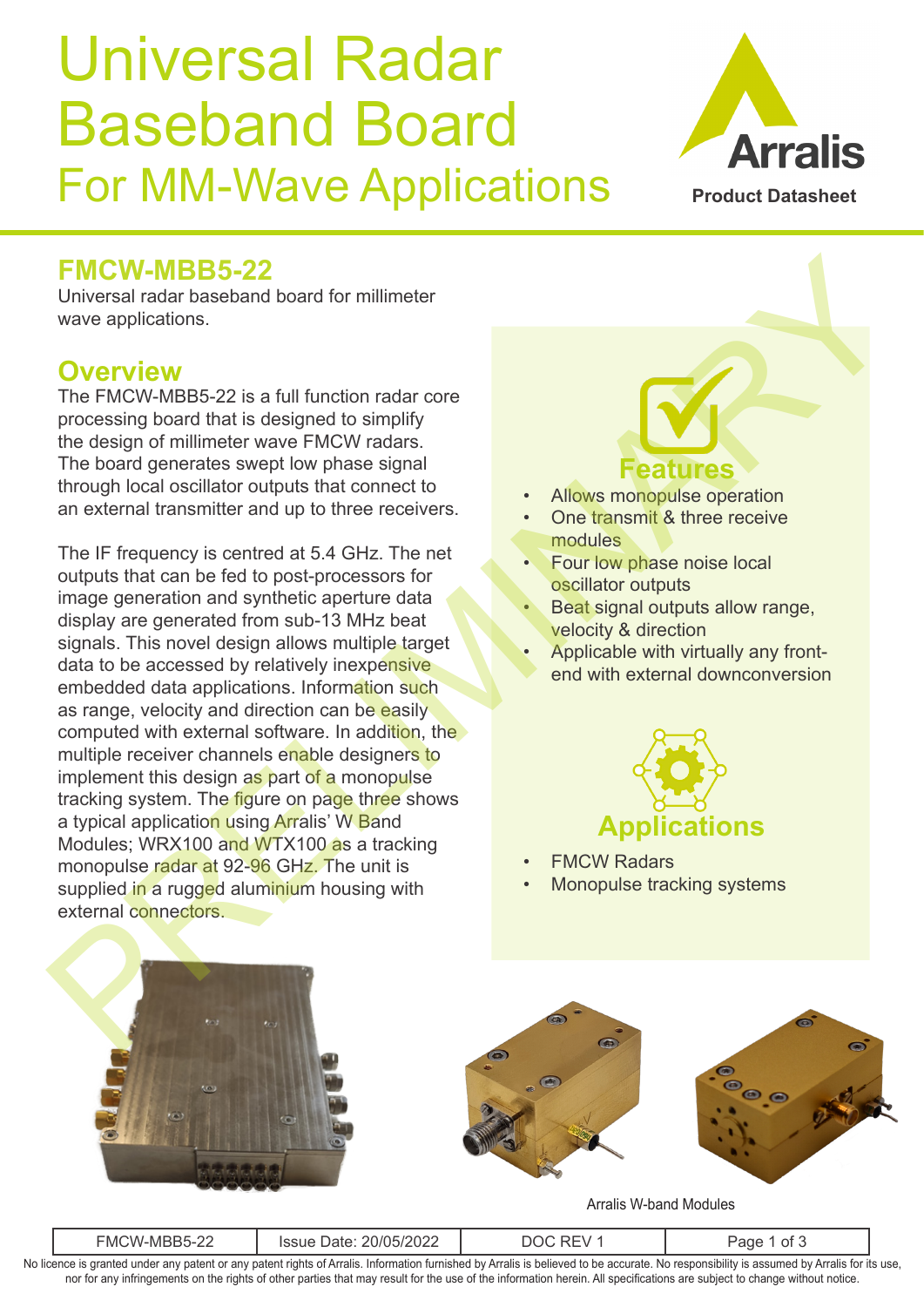# Universal Radar Baseband Board For MM-Wave Applications



### **Specifications**

| <b>Parameter</b>                | <b>Min</b>                                        | <b>Typ</b> | <b>Max</b>      | Unit  | <b>Notes</b>                                         |
|---------------------------------|---------------------------------------------------|------------|-----------------|-------|------------------------------------------------------|
| <b>TX Frequency</b>             | 20.9                                              |            | 23.9            | (GHz) | 23.8-26 GHz option is<br>available                   |
| <b>TX Power</b>                 | 13                                                |            | 19              | (dBm) | 2.92 mm female                                       |
| <b>TX FMCW Waveforms</b>        | programmable sweep time                           |            |                 |       | Triangular, sawtooth, single, continuous, dual ramp, |
| <b>RX Frequency</b>             |                                                   | 5.4        |                 | (GHz) | <b>SMA</b> female                                    |
| # of RX Channels                | $\mathbf 1$                                       |            | 3               |       |                                                      |
| <b>Baseband Frequency</b>       | 0.1                                               |            | 13              | (MHz) | Max 40 MHz option<br>available                       |
| <b>Baseband Output</b>          | Differential, MCX (single ended option available) |            |                 |       |                                                      |
| <b>Conversion Gain</b>          | 8                                                 |            | 24              | (dB)  | Programmable                                         |
| Internal Reference Output       | 100 MHz, 3 Vpp, LVCMOS, MCX                       |            |                 |       |                                                      |
| <b>External Reference Input</b> | 100 MHZ, min 10 dBm, MCX                          |            |                 |       |                                                      |
| Control                         | i2C, SPI                                          |            |                 |       |                                                      |
| <b>Supply</b>                   | 12 VDC, 075A (1A for 1 second after power up)     |            |                 |       |                                                      |
| <b>Dimensions</b>               | 163.4 mm x 101.2 mm x 22 mm                       |            |                 |       |                                                      |
| Weight                          | 550 grams                                         |            |                 |       |                                                      |
| <b>Operating Temperature</b>    | $-40^{\circ}$ C                                   |            | $+85^{\circ}$ C |       |                                                      |

| $\cap$<br>20/05/2022<br>EMCW-MBB5-∠∠<br>ssue<br>ור<br>'ane<br><b>Dalt</b><br>the contract of the contract of the contract of the contract of the contract of the contract of the contract of |  |
|----------------------------------------------------------------------------------------------------------------------------------------------------------------------------------------------|--|
|----------------------------------------------------------------------------------------------------------------------------------------------------------------------------------------------|--|

Information furnished by Arralis is believed to be accurate. No responsibility is assumed by Arralis for its use, nor for any infringements on the rights of other parties that may result for the use of the information herein. All specifications are subject to change without notice.